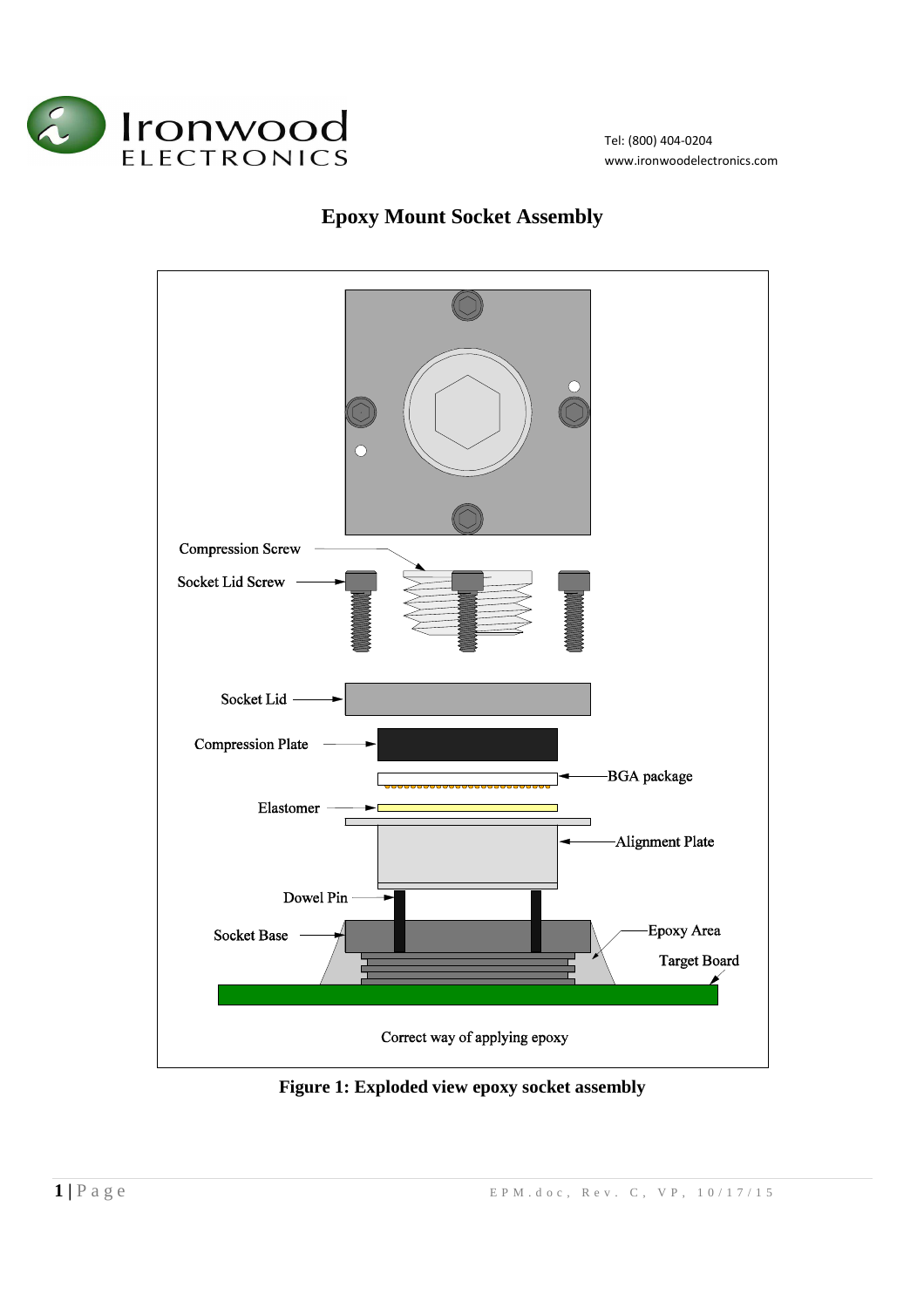

- **1.** Insert alignment plate onto dowel pins in the socket base.
- **2.** Flip the socket base together with the alignment plate over.
- **3.** Apply pin-head amount of no-run super glue on all four corners of the socket base. We at Ironwood use Quick gel® by Duro. **Tip:** put some of the super glue on the clean piece of paper. Then use a pin or a needle to apply the super glue to the four corners of the socket base.
- **4.** Flip the socket base with the alignment piece over and use corner holes on the alignment piece to align the socket base with the target board pads using microscope.



**Figure 2: Top view of alignment plate** 

**5.** When the holes of the alignment plate are aligned with the target pads, place the socket base onto the target board. Let the super glue dry for about 5 minutes.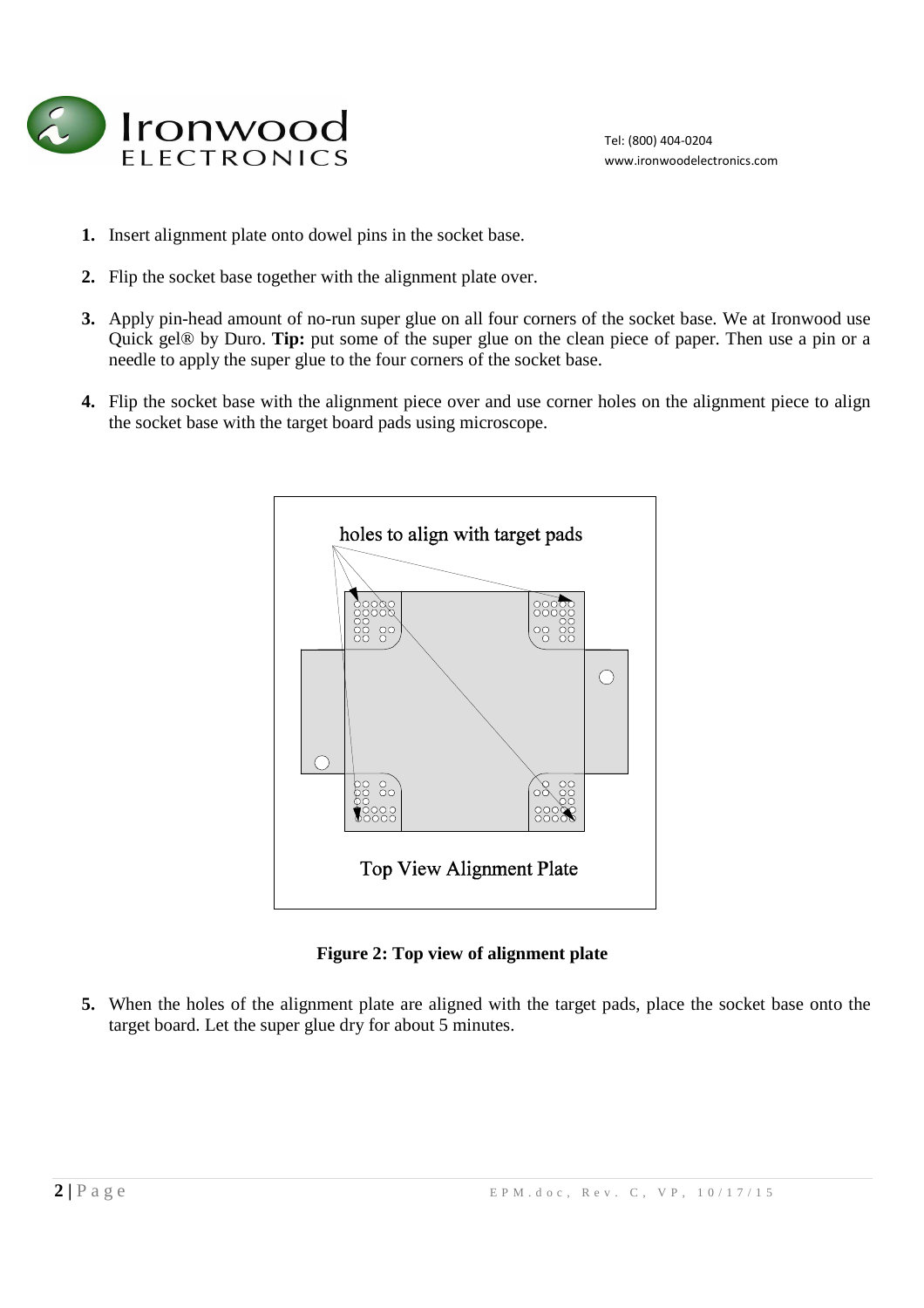





## **Figure 3: Top view of socket base with alignment plate for BGA and QFN sockets**

**6.** Then run a bead of epoxy around the socket base in one or multiple passes. **Important:** Make sure epoxy completely fills the groves. At Ironwood we use **LOCTITE ABLESTIK 84-3 (ABLEBOND 84-3)**. Other equivalent epoxies can be substituted. Cure as directed by the epoxy manufacturer. We cure @125˚ C for two hours in an oven.

## **Note:**

Ablestick 84-3 is tested on ironwood elastomer epoxy sockets up to 100˚ C. This epoxy is highly recommended if the sockets are planned for any temperature use higher than room.

In any case if oven curing cannot be done on the target PCB's 3M DP-420 Black (20 min work life) can be Substituted. DP-420 is recommended only if the socket is going to be used in room temperature.